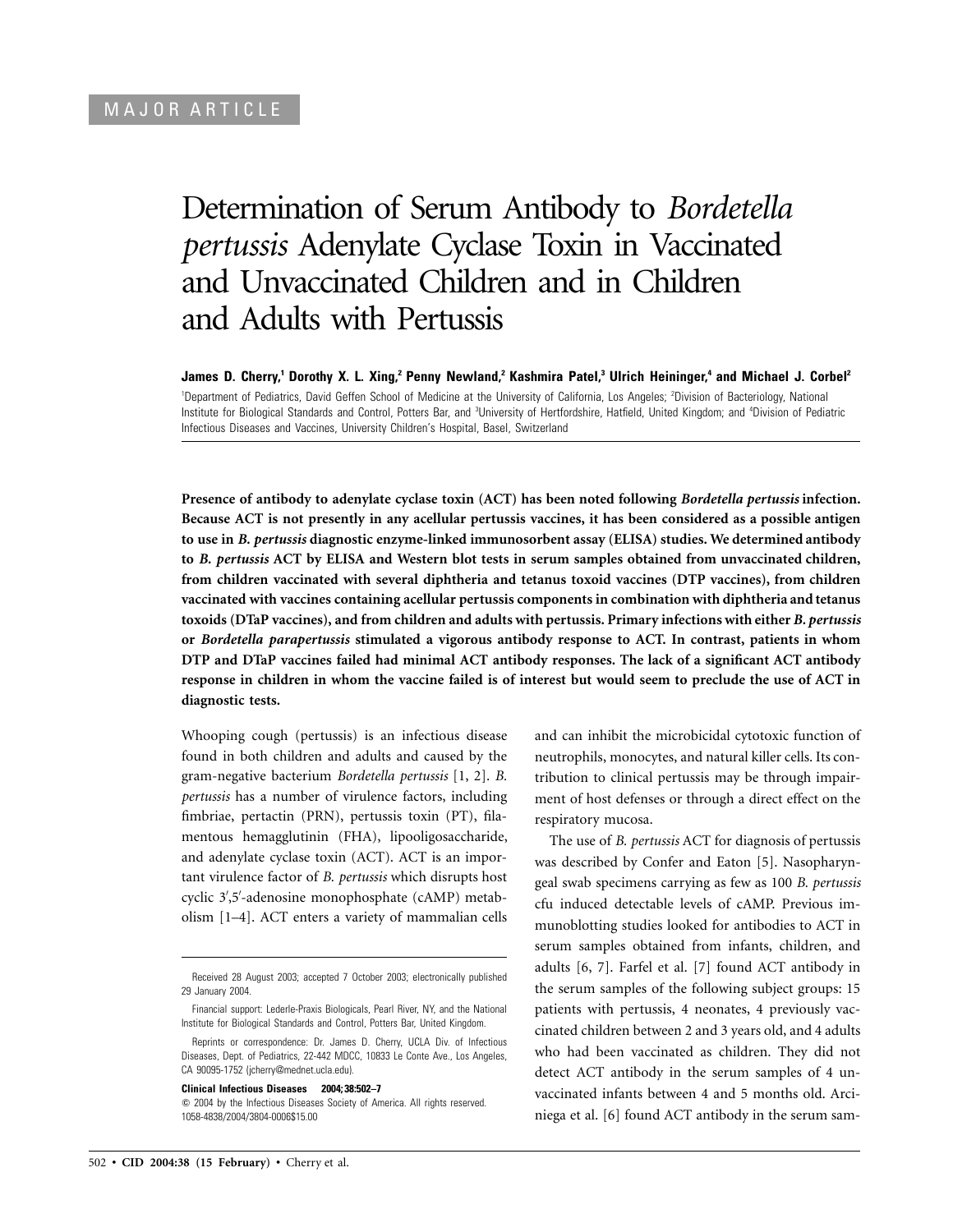ples of 5 patients with pertussis but not in the serum samples of 6 infants who were immunized with vaccine containing whole cell pertussis in combination with diphtheria and tetanus toxoids (DTP vaccine).

In the 1990s, several large vaccine efficacy trials were performed for the evaluation of vaccines with acellular pertussis components in combination with diphtheria and tetanus toxoids (DTaP vaccines) [1]. In these trials, diagnosis was established in many instances by the demonstration of an increase in antibody titer in response to PT and other *B. pertussis* antigens (FHA, PRN, and fimbriae). Because  $\geq 1$  of these antigens was contained in each of the various DTaP vaccines evaluated, there was concern that this would result in a disproportionate identification of cases among patients in the control group (compared with patients who were vaccinated) and would therefore inflate the reported efficacy of the vaccine.

In consideration of the factors above, it would seem ideal to use an antigen that is *Bordetella* species–specific and not included in a DTaP vaccine for serologic diagnosis. *B. pertussis* ACT has been cloned in *Escherichia coli* by recombinant technology and can therefore be produced in large amounts [3, 4]. In contrast to immunoblotting, ELISA allows the determination of specific quantitative ACT antibody values. To gain a broader understanding of the human immune response to *B. pertussis* ACT, we examined antibodies to ACT by ELISA and immunoblotting in serum samples obtained from DTP or DTaP vaccine recipients; unvaccinated children with and without pertussis; adults with pertussis; DTP or DTaP recipients who subsequently had pertussis; and unvaccinated children with *B. parapertussis* illnesses.

#### **MATERIALS AND METHODS**

*Serum specimens.* Serum samples were obtained from children who were subjects in 4 vaccine efficacy studies and from German children and adults with pertussis [8–13]. Informed consent was obtained from study subjects or their parents or guardians, and the human experimentation guidelines of the US Department of Health and Human Services and those of the specific trial sites in Sweden, Italy, and Germany were followed. Serum samples were specifically collected to determine antibodies to *B. pertussis* antigens.

*Antigen and reagents. B. pertussis* ACT that had been produced in *E. coli* was used (kindly provided by Dr. J. Coote, University of Glasgow) [3]. The possibility of cross-reactions in the serum samples to residual *E. coli* antigens was assessed in a pilot study. The serum samples were incubated with the parent *E. coli* strain (∼10<sup>8</sup> cells/mL) at 37<sup>o</sup>C overnight; bacteria were then removed by centrifugation. ELISA was performed on the supernatants for ACT antibody. The ELISA results obtained from samples that underwent this treatment were compared with results obtained from samples that were not incubated with the parent *E. coli* strain, and there was no significant difference between the 2 groups. To our knowledge, there is no reference serum for ACT antibody available, and therefore, for standardization, a freeze-dried preparation of a human serum sample with antibodies to other *B. pertussis* antigens, provided by the National Institute for Biological Standards and Control, United Kingdom (NIBSC, code 89/530), was used as an in-house reference in this study. This preparation has been assigned to have antibody to ACT at a concentration of 100 U/mL. All other reagents used were analytical grade unless otherwise stated.

*Determination of titers of ACT antibodies by ELISA.* ELISA was used to determine titers of IgG ACT antibodies in each of the serum samples. In brief, wells of microtiter plates were coated with 100  $\mu$ L of ACT at a concentration of 2  $\mu$ g/ mL in carbonate coating buffer (pH 9.6) for 18 h at room temperature. After blocking and washing 3 times with PBS/ Tween/10% fetal calf serum (PBSTF), 2-fold dilutions of the reference serum sample and serum samples to be tested in PBSTF were performed on the plate and incubated for 2 h at room temperature. The negative control wells were treated in a similar fashion but did not contain serum samples. After the incubation with anti-human peroxidase conjugate (IgG; Sigma) in PBSTF for 2 h at room temperature, the wells were washed, and 100  $\mu$ L of substrate solution containing hydrogen peroxidetetramethylbenzidine was added to all of the wells. Color was allowed to develop for 15 min at room temperature, and 50  $\mu$ L of sulfuric acid at a concentration of 1 mol/L was added to stop the reaction. The plates were then read at an optical density of 450 nm on an Anthos plate reader (Anthos Labtec Instruments, Austria).

The cutoff point for each individual assay was calculated as the mean optical density for the negative control wells plus 2 SDs. On the basis of 92 assays, the detection limit for this assay was established as 2 ELISA units per milliliter (EU/mL) of the standard serum 89/530. Antibody levels in samples giving estimates below the detection limit were regarded as undetectable. The ELISA units were calculated for each of the serum samples against the reference serum 89/530 according to the principles of multiple parallel line bioassay, by comparison of transformed assay response to log concentration with use of  $\geq 4$  dilutions in the linear range. Assay precision was assessed by 3 additional tests that were performed on 3 different days on 5 serum samples. The coefficient of variation was 3.41%. In all cases, an analysis of variance gave an assessment of linearity and parallelism, which are required as a measure of the statistical validity of the analysis. Ninety-five percent fiducial limits were calculated, and Student's *t* test was used for comparison between groups;  $P < .05$  was regarded as statistically significant.

*Immunoblotting.* The 200-kDa ACT antigen  $(6.4 \mu g)$  and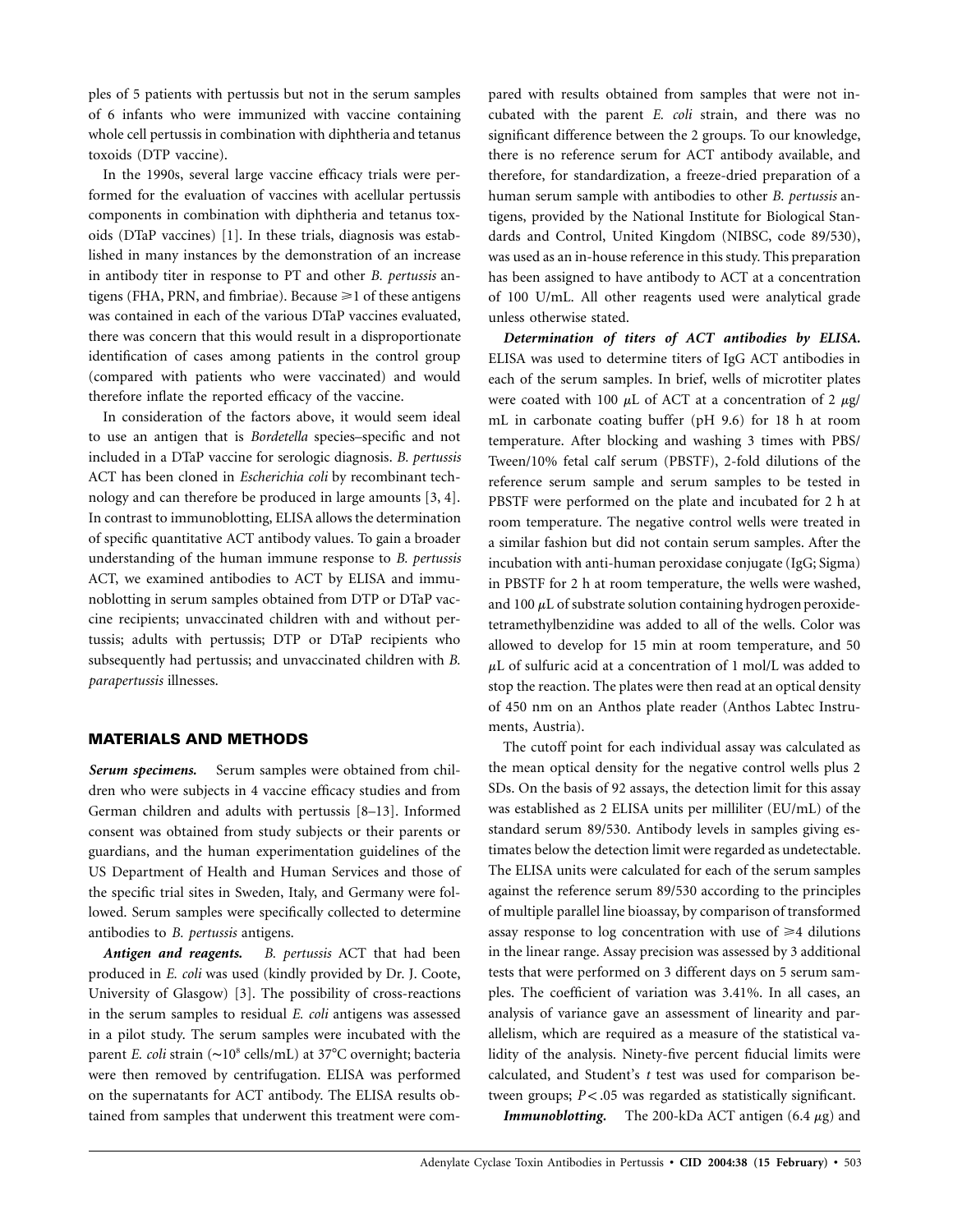a marker (molecular weight, 4–250 kDa) were subjected to 8% acrylamide trisglycine gel (Invitrogen) in the presence of SDS-PAGE and then transferred to nitrocellulose by electrophoresis. After washing and blocking, the individual strips were then reacted with the reference serum or test serum samples (1:500) overnight at room temperature. The strips were washed and then incubated for 2 h with an anti-human peroxidase (IgG) conjugate. The strips were then stained with diaminobenzidine tablets as a peroxidase substrate. The blots were scanned with a scanner and analyzed using Adobe Photoshop software, version 4. The Phoretix 1D quantifier version 5.00 was used to detect the intensity of the bands at 200 kDa for the test and reference samples. For standardization, the ratio of the intensity of a test sample divided by the intensity of a reference sample from the same blot was used to express the results. A ratio  $\geq 1.0$  was regarded as positive.

## **RESULTS**

The ACT ELISA postimmunization geometric mean titers (GMT) of antibody in the serum samples of healthy infants who received diphtheria-tetanus (DT), DTP, or DTaP vaccines are presented in table 1. Thirteen infants received 2 or 3 doses of German- or Swedish-licensed DT vaccines; 35 infants received 3 or 4 doses of licensed DTP vaccines (10 received USlicensed Connaught vaccine, 20 received US-licensed Lederle vaccine, and 5 received UK-licensed Evans Medical vaccine); and 44 received 3 or 4 doses of investigational DTaP vaccines. Nine infants received a 2-component (PT and FHA) vaccine manufactured by SmithKline Beecham; 10 infants received a 3-component (PT, FHA, PRN) Chiron vaccine; 5 infants received a 3-component (PT, FHA, PRN) vaccine manufactured by SmithKline Beecham; 10 infants received a 4-component (PT, FHA, PRN, fimbriae type 2) Lederle/Takeda vaccine; and 10 infants received a 5-component (PT, FHA, PRN, fimbriae type 2, and fimbriae type 3) Connaught-Canada vaccine.

As can be seen, all serum samples from these infants and vaccinated children had low values of antibody to ACT (table 1) in comparison with the values for serum samples obtained from unvaccinated children with *B. pertussis* or *B. parapertussis* infections (table 2). The mean values for the serum samples of the DT-, DTP-, and DTaP-recipient subgroups were not statistically different. However, 2 of 5 recipients of the Evans DTP vaccine and 3 of 20 recipients of the Lederle DTP vaccine had ELISA serum values  $>3$ -fold greater than the mean serum value (18 EU/mL) for DT recipients. These values were 68 and 97 EU/mL, for the recipients of the Evans DP vaccine, and 118, 106, and 73 EU/mL, for the recipients of the Lederle DTP vaccine.

The ELISA values of antibody to ACT in convalescent-phase serum samples from previously vaccinated or unvaccinated children with pertussis due to *B. pertussis* or *B. parapertussis* infections are presented in table 2. In unvaccinated children, the serum GMTs after pertussis due to *B. pertussis* or *B. parapertussis* infections were elevated: 872 EU/mL and 512 EU/ mL, respectively (48- and 28-fold greater than the GMTs in unvaccinated infants). Only 1 of the subjects, an 8-month-old infant, had a low titer in the convalescent-phase blood sample (titer, 16 EU/mL). In contrast, the GMTs in convalescent-phase serum samples obtained from subjects in whom vaccination had failed were only slightly elevated. The GMT in the serum samples obtained from subjects for whom DTP () vaccine failed was 92 EU/mL, and it was 49 EU/mL in the serum samples of subjects for whom DTaP (Lederle/Takeda) vaccine failed (5 and 3-fold greater than the GMT in serum samples obtained from unvaccinated infants).

**Table 1. Geometric mean titers (GMTs) of antibody to adenylate cyclase toxin (ACT) in serum samples from children who received 2–4 doses of diphtheria, tetanus toxoid, and acellular pertussis (DTP), acellular pertussis components in combination with diphtheria and tetanus toxoids (DTaP), or diphtheria-tetanus (DT) vaccines.**

| Vaccine, manufacturer<br>and/or nation | Bordetella pertussis antigens | Median age, <sup>"</sup><br>months | No. of doses<br>administered | No. of patients<br>vaccinated | GMT of<br>antibody to ACT<br>(95% CI), EU/mL |
|----------------------------------------|-------------------------------|------------------------------------|------------------------------|-------------------------------|----------------------------------------------|
| DT, German, Swedish                    | <b>None</b>                   |                                    | $2 - 3$                      | 13                            | $18(11 - 30)$                                |
| DTP, Connaught, US                     | Multiple                      |                                    | 3                            | 10                            | 25 (18-37)                                   |
| DTP, Lederle, US                       | Multiple                      | 17                                 | 4                            | 20                            | 28 (19-40)                                   |
| DTP, Evans, UK                         | Multiple                      |                                    | 3                            | 5                             | 43 (20-93)                                   |
| DTaP, SKB                              | PT. FHA                       |                                    | 3                            | 9                             | $30(20-45)$                                  |
| DTaP, Chiron                           | PT, FHA, PRN                  |                                    | 3                            | 10                            | $21(14-32)$                                  |
| DTaP, SKB                              | PT, FHA, PRN                  |                                    | 3                            | 5                             | $15(7-35)$                                   |
| DTaP, Lederle/Takeda                   | PT, FHA, PRN, Fim-2           | 21                                 | 4                            | 10                            | 15 (10-22)                                   |
| DTaP, Connaught, Canada                | PT, FHA, PRN, Fim-2, Fim-3    |                                    | 3                            | 10                            | 24 (17-35)                                   |

**NOTE.** EU, ELISA units; FHA, filamentous hemagglutinin; Fim-2, fimbriae type 2; Fim-3, finbriae type 3; PT, pertussis toxin; PRN, pertactin. <sup>a</sup> Median age at the time that serum samples were obtained.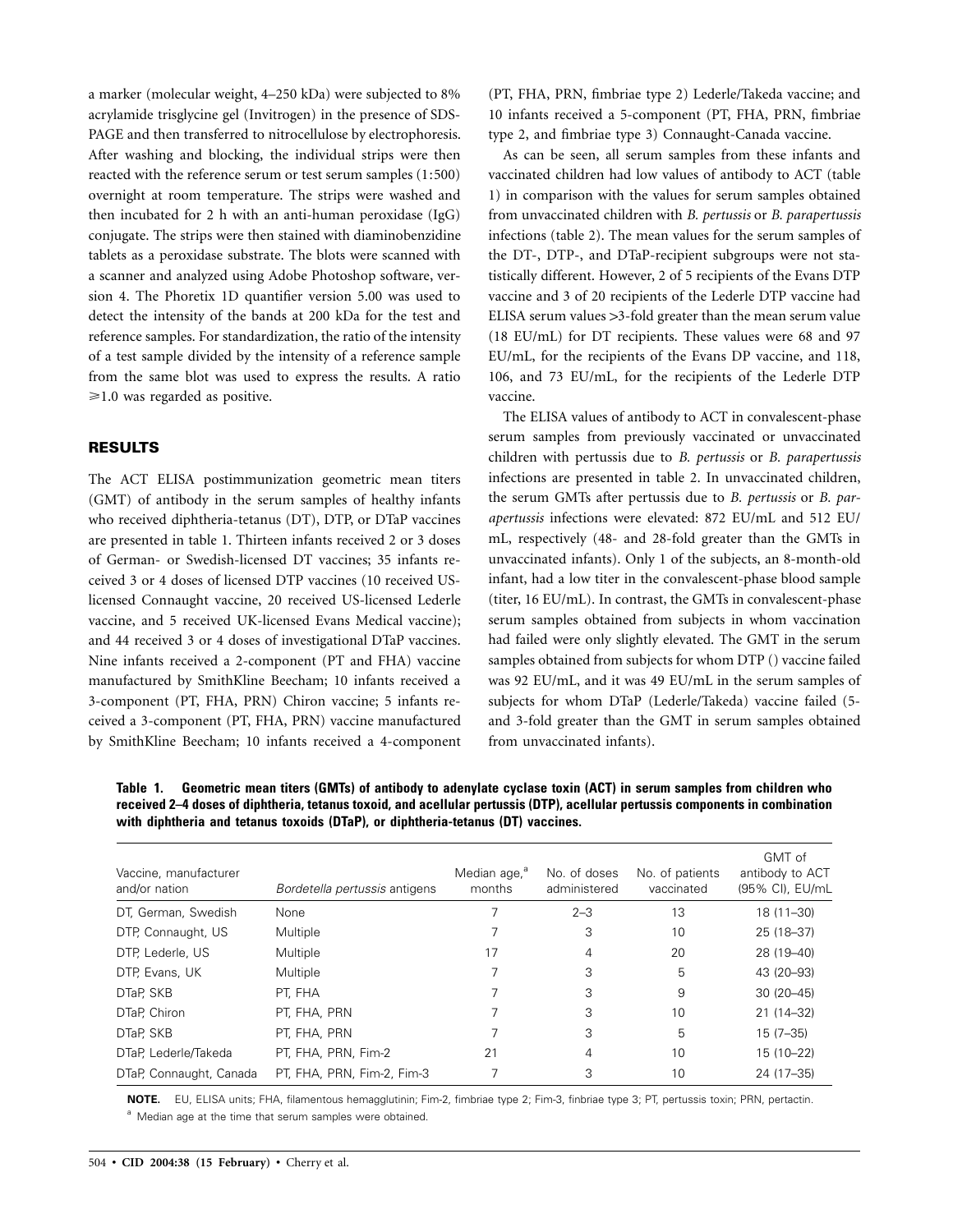**Table 2. Geometric mean titers (GMTs) of antibody to adenylate cyclase toxin (ACT) in convalescent-phase serum samples obtained from previously vaccinated or unvaccinated children with pertussis due to** *Bordetella pertussis* **or** *Bordetella parapertussis* **infections.**

| Patient group                                     | No. of<br>children | Median age (range)       | GMT of<br>antibody to ACT<br>(95% CI), EU/mL |
|---------------------------------------------------|--------------------|--------------------------|----------------------------------------------|
| Unvaccinated with <i>B. pertussis</i> infection   | 20                 | 8 years (8-16 years)     | 872 (507-1500)                               |
| Unvaccinated with B. parapertussis infection      | 4                  | 21 months (14–8 years)   | 512 (186-1412)                               |
| Experienced DTP (Lederle) vaccine failure         | 5                  | 16 months (13-41 months) | 92 (49-173)                                  |
| Experienced DTaP (Lederle/Takeda) vaccine failure | 10                 | 25 months (15-36 months) | 49 (27-86)                                   |

**NOTE.** DTaP, acellular pertussis components in combination with diphtheria and tetanus toxoids; DTP, diphtheria, tetanus toxoid, and acellular pertussis; EU, ELISA units.

Acute- and convalescent-phase serum specimens were available from the 5 children who experienced DTP vaccine failure. No increase in titer occurred; the acute-phase GMT and the convalescent-phase GMT were both 92 EU/mL. As noted in the findings of vaccine efficacy trials conducted by members of our group [8] and others [9, 13], the clinical illnesses of children who experienced DTP and DTaP vaccine failure were, on average, less severe than the illnesses of unvaccinated children. When illnesses in the 2 vaccine-failure groups are compared, illnesses among the patients who received DTaP vaccine seem less typical of classic pertussis than do illnesses among those who received DTP vaccine. All 5 patients for whom DTP vaccine failed had some combination of paroxysmal cough, whoop, or posttussive vomiting, whereas only 6 of 10 patients for whom DTaP vaccine failed had similar clinical findings.

Immunoblotting was performed on the serum samples obtained from the children in the German vaccine trial [8]. Of the 24 subjects with pertussis due to *B. pertussis* or *B. parapertussis* infection, only 2 subjects with *B. pertussis* infections did not have immunoblotting results positive for ACT antibody (table 2). In contrast, only 1 of the 20 patients who received the Lederle DTP vaccine had a positive immunoblotting result, and none of the 10 Lederle/Takeda DTaP vaccine recipients had immunoblotting results that were positive for ACT antibody (table 1). Of those patients for whom vaccination failed (5 of whom received DTP vaccine and 10 of whom received DTaP vaccine), only 3 recipients of DTaP vaccine had weakly positive immunoblotting results for ACT antibody (table 2).

Over a period of ∼2.5 years, we obtained acute-phase and follow-up serum specimens from 11 adults with confirmed *B. pertussis* infections [11]. Using these serum samples, over time we have performed ELISAs to determine antibody values to PT, FHA, PRN, and fimbriae, and we have now determined ACT ELISA antibody values. The ACT GMT increased between 3-fold and 4-fold, and this titer persisted for the 28 months of follow-up. This pattern is dissimilar to that found for PT, but it is somewhat similar to that found for FHA and PRN.

## **DISCUSSION**

ACT is an important toxin that contributes to disease caused by *B. pertussis* and *B. parapertussis* [1–4]. Because the efficacy of the various DTaP vaccines is not optimal, ACT has been a candidate for inclusion in more-complete vaccines. However, at the present time, ACT has not been included as an antigen in any of the available DTaP products. The study by Farfel et al. [7] suggested that DTP vaccines had elicited ACT antibody responses. However, because the serum samples studied were obtained from adults and children between 2 and 3 years old who were vaccinated in infancy, it is likely that the ACT antibodies found were attributable to previously unrecognized *Bordetella* infections [1, 14, 15].

In this investigation, all serum samples obtained from 10 healthy infants (DT recipients) had low values of antibody to ACT, as measured by ELISA. Similarly, the postimmunization GMTs of all vaccine groups (i.e., recipients of the DTP vaccine and the DTaP vaccine) were also low (table 1). However, of all vaccine recipients, only 2 recipients of the Evans DTP vaccine and 3 recipients of the Lederle DTP vaccine had modestly elevated ACT antibody titers (68 and 97 EU/mL and 118, 106, and 73 EU/mL, respectively). Of the 3 Lederle DTP recipients with elevated titers, none had positive Western blot results.

The low titers of ACT antibody in the serum samples of the 13 unvaccinated infants (as well as in the serum samples of almost all of the healthy patients who received vaccine) are of interest. These values could be the result of residual antibodies, acquired transplacentally from the mother. However, this seems unlikely, because there was no significant difference in the GMTs of the groups from whom serum samples were obtained during the second year of life, compared with those of the groups from whom serum samples were obtained at 7 months of age. Further, <5% of infants would be expected to have a measurable titer of residual transplacentally acquired antibodies at 7 months of age [16].

There are 2 more-likely possible explanations for the ACT antibody values present in the serum samples obtained from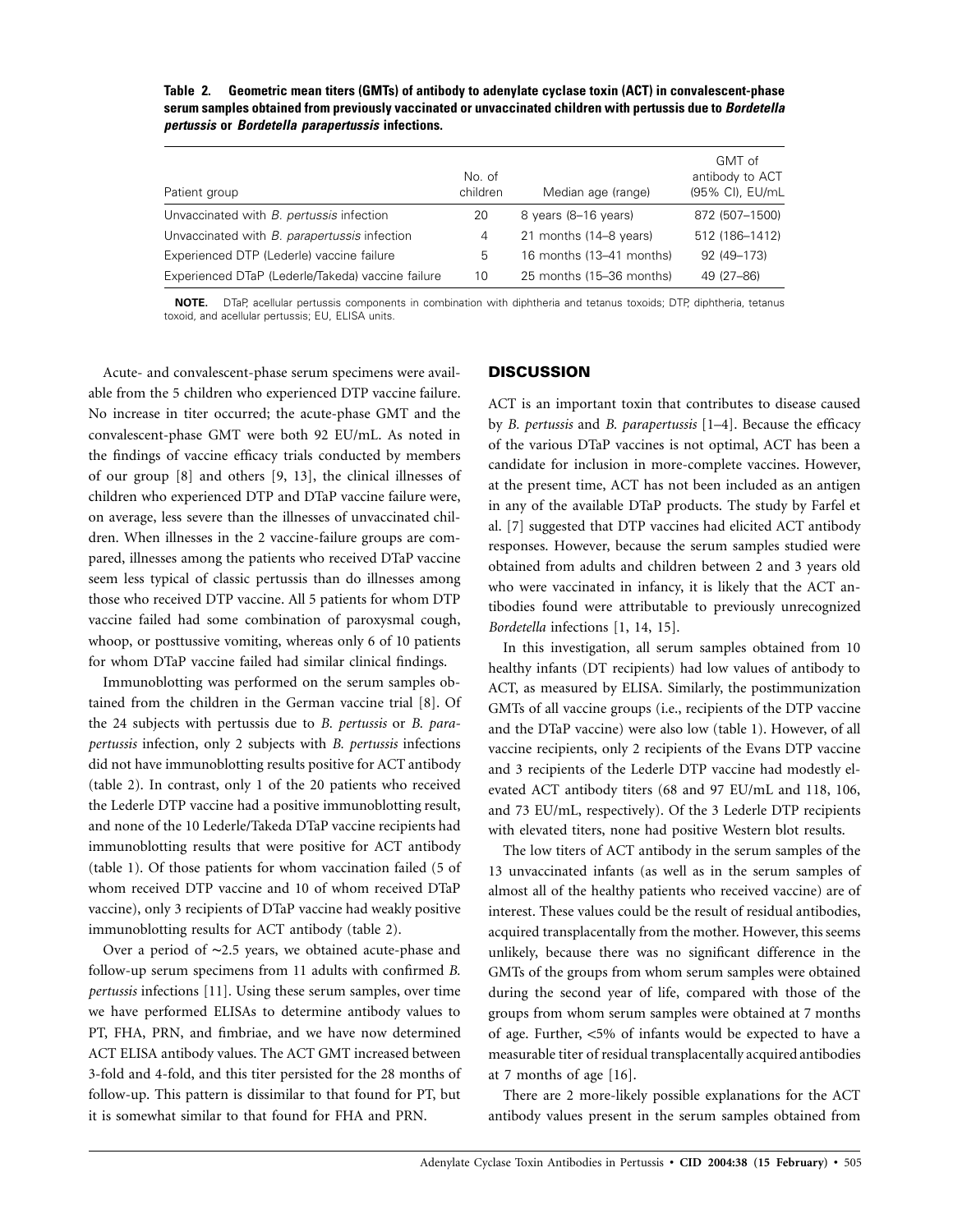healthy infants. *B. pertussis* ACT is a member of the repeat toxin family of cytotoxins, which are also produced by *E. coli* and other gram-negative bacteria [17]. Because there is a similarity between the amino acid sequences of the c-terminal domain of ACT and those of the hemolysins of *E. coli* and other gram-negative bacteria, it is possible that the low titers we noted are attributable to cross-reacting antibodies generated in response to *E. coli* or other organisms in the normal bowel flora [18, 19]. In support of this hypothesis, Arciniega et al. [18] studied serum samples obtained from neonates and their mothers and noted that the samples contained antibodies to ACT and to the a-hemolysin of *E. coli.*

Another possibility relates to the production of ACT during human metabolism. Specifically, ACT catalyzes the synthesis of cAMP in eukaryotic cells, which acts as a messenger in the action of many hormones [20, 21]. It is possible that ACT is released from the cell in certain circumstances, such as at cell death. It is not known, however, if autoantibodies to autologous ACT would cross-react significantly with *B. pertussis* ACT. However, Goyard et al. [21] found that eukaryotic ACT contained an epitope closely related to that specified by a conserved *B. pertussis* sequence.

The high titers in convalescent-phase serum samples obtained from patients with pertussis due to *B. pertussis* or *B. parapertussis* infection suggest the possibility of using ACT antigen detection with ELISA for the diagnosis of pertussis. However, it is apparent that results obtained using ACT antigen are inferior to those obtained using PT antigen. Antibody to ACT is less specific than antibody to PT, and, because ACT is common to *Bordetella* species, detection of antibody to ACT offers no advantage over detection of FHA or PRN antigens. Of particular interest is the lack of a significant ACT antibody response in children for whom the DTP or DTaP vaccines failed. This induced tolerance is intriguing and may be due to the phenomenon called "original antigenic sin" [22]. In this phenomenon, a child responds at initial exposure to all presented epitopes of the infecting agent or vaccine. With repeated exposure when older, the child responds preferentially to those epitopes shared with the original infecting agent or vaccine and can be expected to have responses to new epitopes of the infecting agent that are less marked than normal. Because both vaccines contained multiple antigens (i.e., PT, FHA, PRN, and fimbriae), the patients who had been vaccinated responded to the antigens that they had been primed with and did not respond to the new antigen (i.e., ACT) associated with infection. It is of interest that the GMT was higher among the patients for whom DTP vaccination failed than it was among the patients for whom DTaP vaccination failed. This suggests the possibility that small amounts of ACT were present in the DTP vaccine. This possibility is supported by the finding of slightly elevated ACT postvaccination titers in 5 of 25 recipients of the DTP vaccine.

The data concerning antibody decay after infection in adults is also revealing. The pattern of decay of antibody to PT is different from that of antibody to ACT, FHA, PRN, and fimbriae [23]. The persistence of antibodies to the latter 4 antigens may result from continued stimulation by cross-reacting antigens from other infectious agents [23, 24]. Antibody to PT decreases more acutely because this antigen is *B. pertussis* exclusive.

### **Acknowledgments**

We thank Dr. J. Coote, for provision of the ACT antigen, Dr. Seema Mattoo, for helpful advice, and Dr. P. Mastrantonio and Dr. E. Reizenstein, for providing the serum samples obtained from study subjects in Italy and Sweden, respectively.

#### **References**

- 1. Cherry JD, Heininger U. Pertussis and other *Bordetella* infections. In: Cherry JD, Feigin RD, eds. Textbook of pediatric infectious diseases. 5th ed. Philadelphia: Saunders, **2003**:1588–608.
- 2. Kerr JR, Matthews RC. *Bordetella pertussis* infection: pathogenesis, diagnosis, management, and the role of protective immunity. Eur J Clin Microbiol Infect Dis **2000**; 19:77–88.
- 3. Westrop GD, Hormozi EK, Da Costa NA, Parton R, Coote JG. *Bordetella pertussis* adenylate cyclase toxin: proCyaA and CyaC proteins synthesised separately in *Escherichia coli* produce active toxin in vitro. Gene **1996**; 180:91–9.
- 4. Betsou F, Sebo P, Guiso N. CyaC-mediated activation is important not only for toxic but also for protective activities of *Bordetella pertussis* adenylate cyclase-hemolysin. Infect Immun **1993**; 61:3583–9.
- 5. Confer DL, Eaton JW. Bordetella adenylate cyclase: host toxicity and diagnostic utility. Dev Biol Stand **1985**; 61:3–10.
- 6. Arciniega JL, Hewlett EL, Johnson FD, et al. Human serologic response to envelope-associated proteins and adenylate cyclase toxin of *Bordetella pertussis*. J Infect Dis **1991**; 163:135–42.
- 7. Farfel Z, Könen S, Wiertz E, Kalpmuts R, Addy PA-K, Hanski E. Antibodies to *Bordetella pertussis* adenylate cyclase are produced in man during pertussis infection and after vaccination. J Med Microbiol **1990**; 32:173–7.
- 8. Stehr K, Cherry JD, Heininger U, et al. A comparative efficacy trial in Germany in infants who received either the Lederle/Takeda acellular pertussis component DTP (DTaP) vaccine, the Lederle whole-cell component DTP vaccine, or DT vaccine. Pediatrics **1998**; 101:1–11.
- 9. Gustafsson L, Hallander HO, Olin P, Reizenstein E, Storsaeter J. A controlled trial of a two-component acellular, a five-component acellular, and a whole-cell pertussis vaccine. N Engl J Med **1996**; 334: 349–55.
- 10. Heininger U, Klich K, Stehr K, Cherry JD. Clinical findings in *Bordetella pertussis* infections: results of a prospective multicenter surveillance study. Pediatrics **1997**; 100:E10.
- 11. Heininger U, Cherry JD, Stehr K. Serologic response and antibodytiter decay in adults with pertussis. Clin Infect Dis **2004**; 38:591–4 (in this issue).
- 12. Olin P, Rasmussen F, Gustafsson L, Hallander HO, Heijbel H. Randomised controlled trial of two-component, three-component, and five-component acellular pertussis vaccines compared with whole-cell pertussis vaccine. Ad Hoc Group for the Study of Pertussis Vaccines. Lancet **1997**; 350:1569–77.
- 13. Greco D, Salmaso S, Mastrantonio P, et al. A controlled trial of two